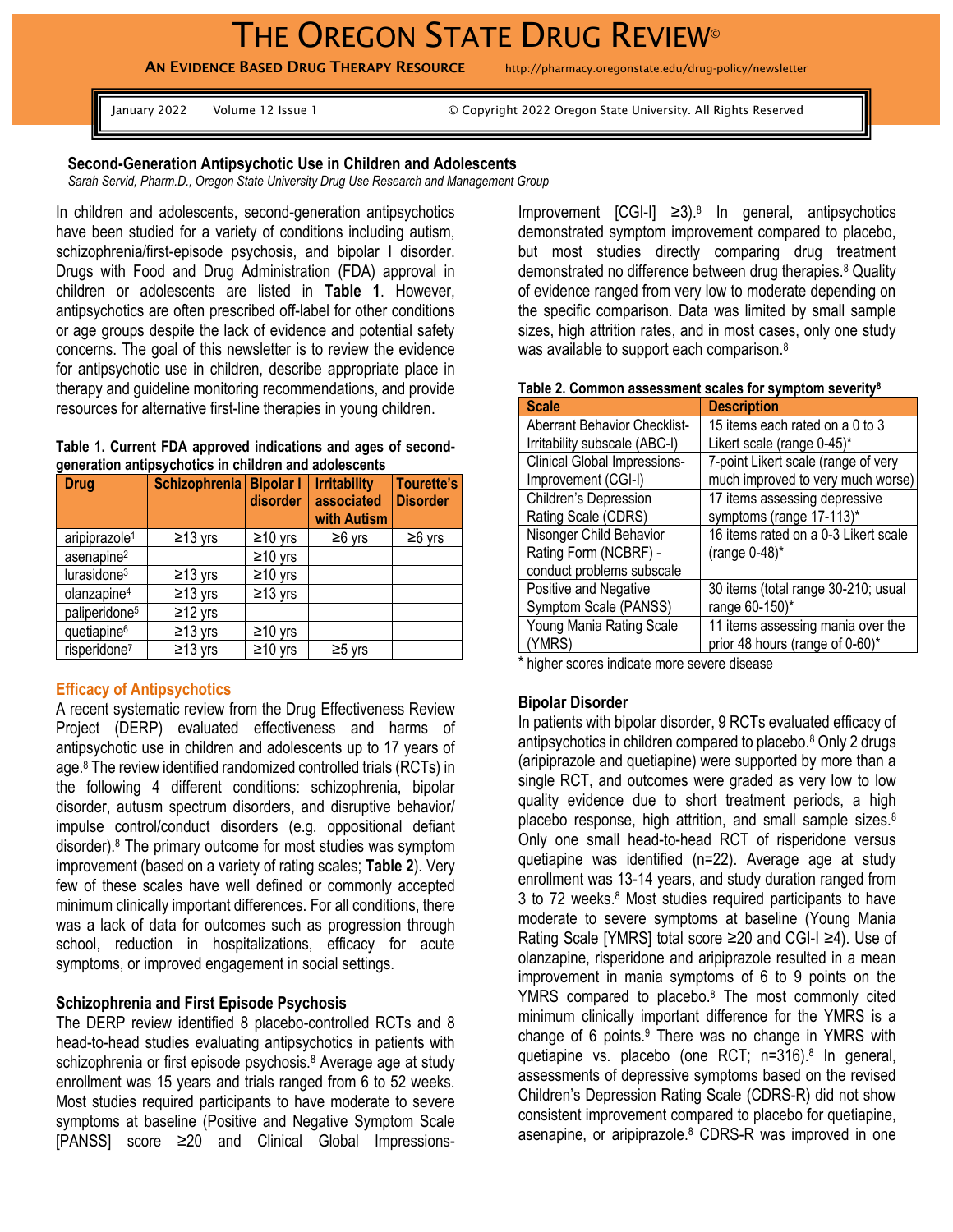RCT of lurasidone versus placebo (mean difference of 5.7 points), but differences were small and results of this study may have been influenced by high placebo response rates[.](#page-3-7)<sup>8</sup>

## **Autism Spectrum Disorder**

Aripiprazole and risperidone are the primary medications studied in autism. The DERP report identified 14 RCTs evaluating these 2 products, including 2 head-to-head studies.[8](#page-3-7) Ten of these studies evaluated outcomes at 8 weeks, and the longest study duration was 6 months[.](#page-3-7)<sup>8</sup> Most studies were in children 8 to 11 years of age and 2 studies evaluated therapy in patients as young as 4 or 5 years of age.<sup>[8](#page-3-7)</sup> Commonly studied outcomes included irritability symptoms and global clinical improvement. Most patients were required to have moderate to severe agitation at baseline (Aberrant Behavior Checklist-Irritability subscale [ABC-I] scores of at least 18). Compared to placebo, symptoms of irritability improved with risperidone (change in ABC-I of -12.1 to -14.9 vs. -3.6 to -6.5 with placebo; 3 RCTs, N=331) and aripiprazole (ABC-I change of -11.4 to -14.4 vs. -5 to -8.4 with placebo; 4 RCTs, N=493)[.](#page-3-7)<sup>8</sup> A minimum clinically important difference in ABC-I has not been established. CGI-I scores showed similar trends with significant symptom improvement with risperidone or aripiprazole compared to placebo. Two RCTs directly compared effects of aripiprazole and risperidone with no difference in ABC-I or CGI-I scores between groups (N=120)[.](#page-3-7)<sup>8</sup> Only one other antipsychotic, lurasidone, has been studied for symptoms of irritability and demonstrated no improvement in ABC-I, mixed results with CGI-I, and no dose response compared to placebo (1 RCT, N=150, moderate quality evidence).<sup>[8](#page-3-7)</sup>

#### **Disruptive Behavior, Impulse Control or Conduct Disorder**

Eight RCTs evaluating quetiapine or risperidone vs. placebo in patients with disruptive behavior or conduct disorders were included in the DERP report. Trial durations ranged from 2 to 52 weeks.[8](#page-3-7) All trials had moderate to high risk of bias with small sample sizes and high attrition rates. Most evidence evaluated risperidone compared to placebo (4 RCTs; n=640); evidence supporting other drugs was limited.<sup>[8](#page-3-7)</sup> Patients had a mean NCBRF-conduct problems score of 32 to 34 at baseline indicating severe symptoms[.](#page-3-7)<sup>8</sup> Use of risperidone improved symptom severity on the NCBRF scale by an average of 15-16 points compared to 6-7 points in patients randomized to placebo. [8](#page-3-7) In an open-label extention trial, symptom improvement was maintained over 48 weeks[.](#page-3-7)<sup>8</sup> There is no well established minimum clinially important difference for the NCBRF conduct problems subscale.

## **Safety of Antipsychotics**

Adverse events frequently associated with antipsychotics include metabolic effects (e.g., weight gain and diabetes), extrapyramidal symptoms (e.g., akathisia, dyskinesia and dystonia), cardiovascular effects (e.g., prolonged QT interval), and hormonal effects (e[.](#page-3-7)g., increased prolactin levels).<sup>8</sup> A summary of the relative frequency of these adverse events by drug in the



general population is available from the **Mental Health Clinical** [Advisory Group.](https://sharedsystems.dhsoha.state.or.us/DHSForms/Served/le7549k.pdf) Current evidence in children and adolescents supports these general trends[,](#page-3-7) 8 though incidence may differ between adult and pediatric patients. For example, metabolic adverse events may be more frequent in children compared to adults.[10](#page-3-9) However, because RCTs are often of short duration, many of the long-term effects of antipsychotic use in children and adolescents remain unknown, and the specific frequency and severity of adverse effects for pediatric patients is difficult to determine.

In the majority of clinical trials, use of antipsychotics was associated with increased changes in weight compared to placebo[.](#page-3-7)<sup>8</sup> However, many studies did not evaluate statistical differences between groups. In children with autism, studies with longer duration were associated with increased weight gain, though the exact amount of weight gain which can be correlated with antipsychotic use is difficult to poinpoint in a young, growing population.<sup>[8](#page-3-7)</sup> In patients with schizophrenia or bipolar disorder, olanzapine was associated with more weight gain compared to other antipsychotics[.](#page-3-7)<sup>8</sup> Risperidone was consistently associated with elevated prolactin levels for all conditions[.](#page-3-7)<sup>8</sup> Elevated prolactin levels were also reported with paliperidone in patients with schizophrenia.<sup>[8](#page-3-7)</sup> In contrast, aripiprazole was associated with lower prolactin levels.[8](#page-3-7) For patients with schizophrenia, risperidone was also associated with higher rates of extrapyramidal symptoms compared to other drugs.[8](#page-3-7) Use of aripiprazole, risperidone, asenapine, and lurasidone were all associated with akathisia.[8](#page-3-7)

Because of these adverse effects, guidelines recommend frequent evaluation and discontinuation if therapy has not demonstrated clinically meaningful improvements in symptoms. Recommended monitoring before treatment includes weight, height, waist and hip measurements, pulse and blood pressure, blood glucose, hemoglobin A1c (A1C), lipid, and prolactin levels, assessment of any movement disorders, nutritional status, diet and level of physical activity.[11,](#page-3-10)[12](#page-3-11) During initial treatment, follow-up should occur within the first 3 to 4 weeks. Identifying treatment goals, anticipated duration of treatment and pre-specified plans for stopping therapy prior to treatment initiation can assist when evaluating benefits and risks of therapy. Once therapy is stable, reassessment for adverse events should occur at every 4 to 6 months.<sup>[12,](#page-3-11)[13](#page-3-12)</sup> If adverse events occur, management strategies may include switching to a different antipsychotic or addition of adjunctive behavioral or medication therapy to target the adverse effect (e.g., addition of metformin for metabolic effects). [10,](#page-3-9)[14](#page-3-13) However, to date, there is limited evidence to support any single approach.



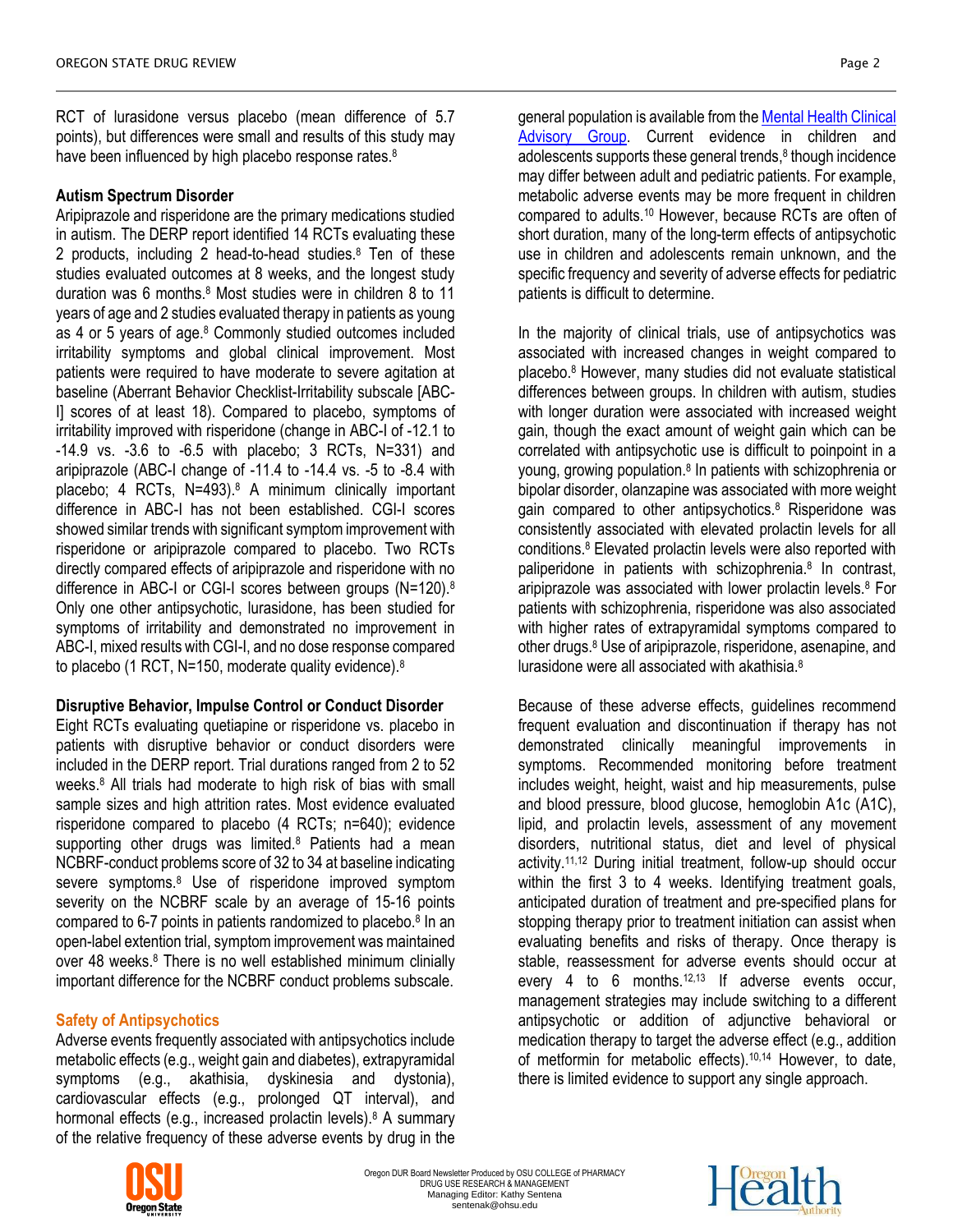#### **Guideline recommendations**

Recommendations from the National Institute for Health and Care Excellence (NICE) for use of antipsychotics in children are described in **Table 3**. First-line therapy for many psychiatric conditions in children focuses on non-pharmacological treatment. Antipsychotic use in children or adolescents is typically only recommended in conjunction with a child/adolescent psychiatrist. Specifically, consultation with a specialist is recommended upon initiation of an antipsychotic for psychosis or schizophrenia, autism, conduct disorder or oppositional defiant disorder and for any patient with bipolar disorder younger than 14 years of age.<sup>[11-](#page-3-10)</sup> <sup>[13,](#page-3-10)[15](#page-3-14)</sup> In all cases, frequent reassessment is required to evaluate efficacy and monitor for adverse effects.

#### **Table 3. NICE guidance for appropriate antipsychotic use**

| <b>Condition</b>                                                                    | <b>Appropriate Use In Patients Under 19 Years of Age</b>                                                                                                                                                                                                                                                       |  |
|-------------------------------------------------------------------------------------|----------------------------------------------------------------------------------------------------------------------------------------------------------------------------------------------------------------------------------------------------------------------------------------------------------------|--|
| Psychosis or<br>schizophrenia <sup>12</sup>                                         | $\triangleright$ Only recommended if there are sufficient symptoms<br>to definitively diagnose psychosis or schizophrenia<br>$\triangleright$ Use is recommended in conjunction with<br>psychological interventions such as CBT. CBT is<br>most effective when combined with medication.                       |  |
| Bipolar<br>Disorder <sup>15</sup>                                                   | $\triangleright$ May be considered to treat mania, hypomania, or<br>moderate to severe depressive symptoms.<br>> Routine use for >12 weeks is not recommended.                                                                                                                                                 |  |
| Autism <sup>13</sup>                                                                | $\triangleright$ Routine use is not recommended.<br>> Recommended only with severe behavior non-<br>responsive to psychosocial therapy.<br>$\triangleright$ Treatment discontinuation is recommended within<br>6 weeks if efficacy is not established.                                                         |  |
| Conduct<br>Disorder or<br>Oppositional<br>Defiant<br>Disorder <sup>11</sup>         | $\triangleright$ Routine use is not recommended.<br>$\triangleright$ Risperidone may be considered for short-term<br>management of severely aggressive behavior.<br>$\triangleright$ Treatment discontinuation is recommended within<br>6 weeks if efficacy is not established.                                |  |
| ADHD, PTSD,<br>Anxiety,<br>Mood <sup>16</sup> or<br>Sleep<br><b>Disorders</b>       | $\triangleright$ Use of antipsychotics is not typically recommended<br>$\triangleright$ For psychotic, recurrent depression or depression<br>unresponsive to treatment, augmentation of an<br>antidepressant with an antipsychotic may be<br>considered in combination with intensive<br>psychological therapy |  |
| Abbreviations: $ADHD =$ attention deficit-hyperactivity disorder: $CHT =$ cognitive |                                                                                                                                                                                                                                                                                                                |  |

Abbreviations: ADHD = attention deficit-hyperactivity disorder; CBT = cognitive behavioral therapy; PTSD = post-traumatic stress disorder

In patients with schizophrenia, guideline recommendations focus on early and regular monitoring for both treatment benefit and adverse events (see above for monitoring parameters and frequency). Specific recommendations on use of antipsychotics in children with autism and conduct disorders focus on frequent evaluation of therapy to establish benefit and assess adverse events.[13](#page-3-12) Before prescribing antipsychotics, providers should identify the target behavior that's challenging, decide on an



## **Oregon Medicaid Policy**

In 2021, the Oregon Pharmacy and Therapeutics Committee recommended implementation of safety edits in young children  $(≤ 5$  years of age) on Medicaid with antipsychotic use. While use of antipsychotics in this population has steadily decreased over time, there is still a small proportion of children on Medicaid less than 6 years of age prescribed antipsychotics (66 patients in 2020 and 55 patients in 2021). This safety edit is intended to ensure appropriate antipsychotic use and monitoring for this population.

Alternative non-pharmacological therapies are available for common disorders in children such as autism or challenging behavior. The Oregon Health Authority (OHA) covers a wide range of non-pharmacological applied behavioral analysisbased interventions including parent training, early intensive behavioral intervention, play/interaction based interventions, and joint attention interventions. Alternative first-line options for treatment of irritability or challenging behavior associated with autism include psychosocial interventions targeted to anticipate and prevent behavior that challenges and develop a care plan with the patient and caregivers which includes steps to address triggers that may provoke challenging behavior.[13](#page-3-12) For example, care plans may include addressing and treating coexisting physical, mental health and behavioral conditions, providing support for family and caregivers, and/or making adjustments to increase structure and minimize unpredictability within the environment.[13](#page-3-12) Additional resources available to providers in Oregon are available below.

## **Resources**

- [Safety edit](https://www.orpdl.org/durm/PA_Docs/AntipsychoticsKids2.pdf) for Medicaid patients  $\leq$  5 years of age
- [Oregon Psychiatric Access Line:](https://www.ohsu.edu/school-of-medicine/child-and-adolescent-psychiatry/oregon-psychiatric-access-line) free, same-day (Monday through Friday) psychiatric phone consultation service for primary care providers in Oregon. Provide[s Care guides.](https://www.ohsu.edu/school-of-medicine/child-and-adolescent-psychiatry/mental-health-care-guides)
- [Provider resources](https://www.oregon.gov/oha/HSD/BH-Child-Family/Pages/Early-Childhood.aspx) for alternative first-line therapies in early childhood including parent-child interaction therapy
- OH[A Resources for Applied Behavior Analysis](https://www.oregon.gov/oha/HSD/OHP/Pages/Policy-BHS.aspx)
- [Programs with local supports](https://www.oregon.gov/oha/HSD/BH-Child-Family/Pages/Youth.aspx) for patients including the Early Assessment and Support Alliance for youth with psychosis